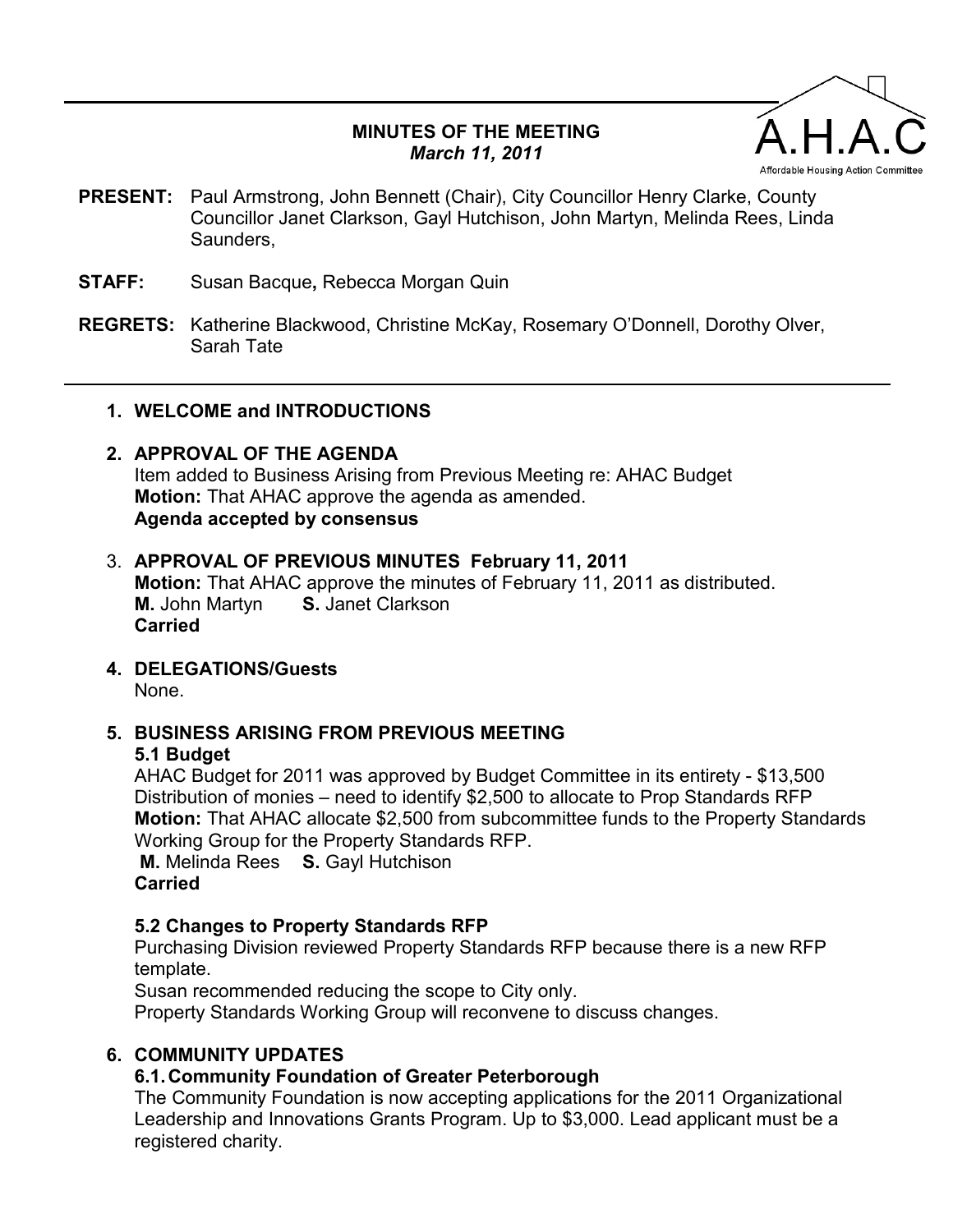## **6.2. Our Space and Knox Church**

John Martyn is working with an advisory group advising trustees at Knox United Church on the use of site for community purposes. Our Space is in negotiation with Knox to purchase. There is significant opposition from Landlords.

**Motion:** That AHAC send a letter of support to Ken Whatman, Our Space **M.** Janet Clarkson **S.** Melinda Rees **Carried** 

#### **6.3. County Presentations on Bill 140/Long Term Affordable Housing Strategy and Housing is Fundamental**

Going well so far. Presentations in Cavan-Monaghan, Ontonabee South Monaghan, North Kawartha and Douro Dummer. Three quarters of councillors said they were aware of/had read Housing is Fundamental. John Bennett noted that publishing HIF is one of the most significant things AHAC has done for the community.

#### **6.4. Rural Ontario Municipalities Association (ROMA) conference and the AODA**

Janet Clarkson reported that at the recent ROMA conference, they were told that Accessibility for Ontarians with Disabilities Act will only be applied to new projects and large retrofit projects. ROMA is following up.

#### **6.5. CMHC Presentation on Housing Market (Peterborough April 5)**

Susan will follow up to get invitation for AHAC to attend this.

## **7. REPORT FROM SUBCOMMITTEES**

#### **7.1 Community Education Working Group**

CEWG: 2011 issue of Housing is Fundamental is in progress, and it will focus on mental health issues. Completed Consultations with Donna Rogers (FourCast) & Mark Graham (CMHA) This issue will have a different look, but will still contain stats, as previous issues.

## **7.2 Supply**

CMHA, Kawartha Participation Projects, Community Living and Habitat for Humanity are putting together a plan for a supportive housing project and business case, in anticipation of any future Federal/Provincial funding program.

#### **7.3 Services**

Property Standards RFP discussed earlier.

## **8. NEW BUSINESS**

**8.1 Revitalizing the SMART Committee**  Deferred

#### **9. ITEMS FOR UPCOMING MEETING**

- **9.1** Guests: Invite Ken Whatman from Our Space and Chris Kawalek from the Poverty Reduction Network
- **9.2** Susan will follow up with Dorothy Olver RE: stats from Mike Gannon in Social **Services**